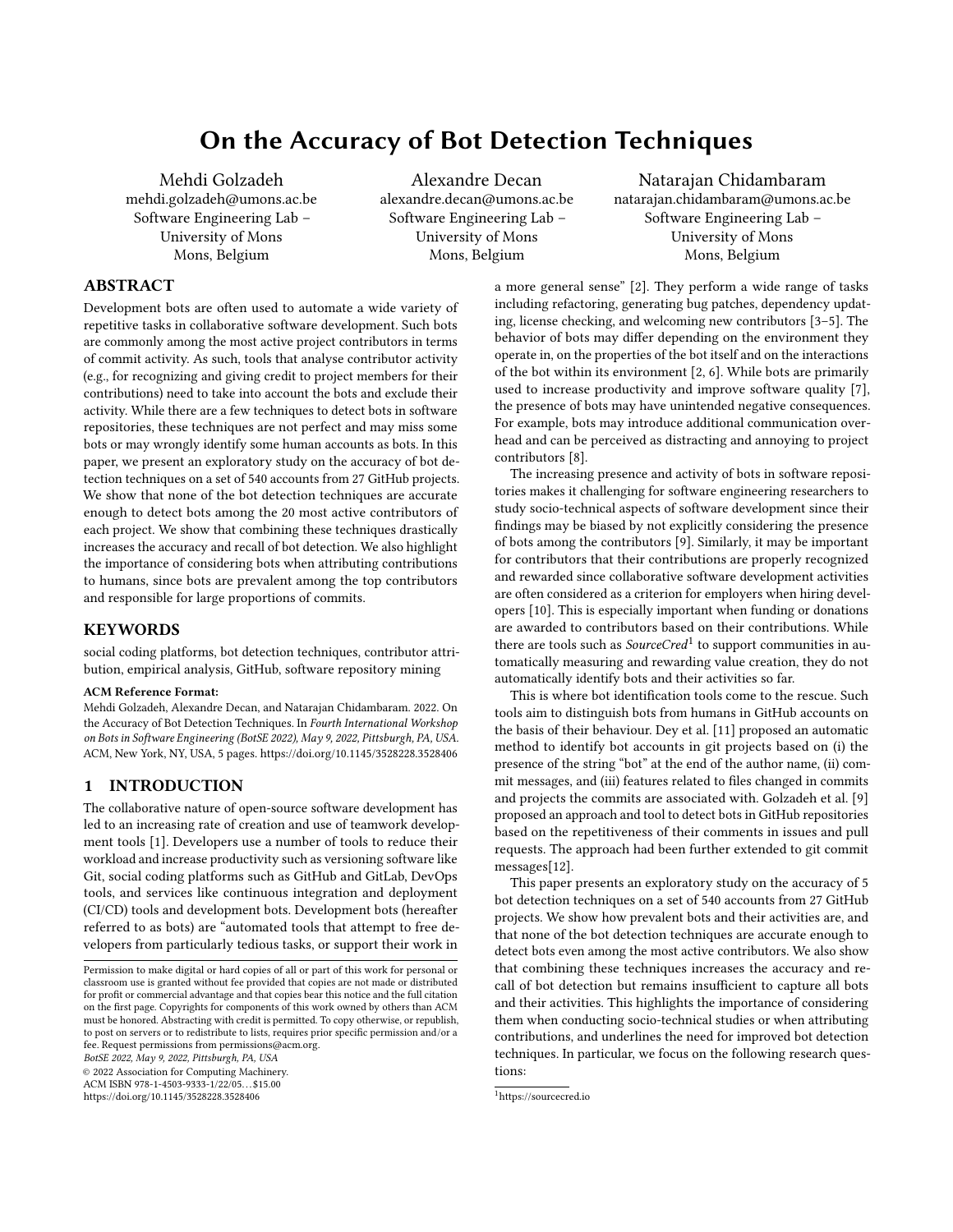RQ1: How accurate are bot detection techniques?

RQ2: How prevalent are bots among the most active contributors? RQ3: How active are bots in terms of commits?

## 2 METHODOLOGY

Dataset. To carry out our empirical investigation, we selected projects from active software development repositories with a large number of commits and contributors. We relied on the SEART GitHub search tool [\[13\]](#page-4-12) to filter a set of repositories. We queried repositories that have at least 100 contributors and were not forked and had been active in the last 2 months (i.e., in October and December 2021). From these, we randomly selected 27 large and active projects. The selected projects have at least 1,200 commits and 200 contributors. In total, the 27 selected projects account for 175,499 commits from 9,426 contributors and cover a wide variety of programming languages (e.g., Javascript, Python, Java, PHP, Ruby, Rust, Go) and software domains such as software development packages, plugins, and tools.

For each project, we queried the GitHub API to retrieve the 20 most active GitHub accounts in terms of commits, and their respective number of commits. The resulting dataset consists of 540 accounts. Since one of our goals is to evaluate the accuracy of bot detection techniques, we need to determine the correct type (i.e., bot or human) of these accounts. We manually checked these accounts to determine their type, looking for evidence in their profile, their commit activity and their commenting activity. During this process, we found 50 bots out of the 540 considered accounts.

Bot detection techniques. In this paper, we evaluate the accuracy of the following five bot detection techniques:

- (1) GitHub account type. This technique relies on the GitHub API to determine whether a given GitHub account is a bot or not. The GitHub API offers an endpoint $^2$  $^2$  to retrieve various metadata for a given GitHub username. Among other, these metadata includes a "type" field that is either "Bot" or "User" depending on whether the corresponding account had been registered as a bot or as a human contributor.
- (2) "bot" suffix. This technique relies on the presence of the string "bot" at the end of the author's name. It has been proposed by Dey et al. [\[11\]](#page-4-10) as part of an ensemble model, and has notably been used by other researchers [\[7\]](#page-4-6).
- (3) BoDeGHa. Golzadeh et al. [\[9\]](#page-4-8) proposed a classification model to identify bots in GitHub pull request and issue activity. Their method measures the similarity of comments and groups them into patterns of similar comments. Bots are then detected based on their lower number of comments patterns. The model has been implemented as part of a tool named BoDeGHa.[3](#page-1-1)
- (4) BoDeGiC. Golzadeh et al. [\[12\]](#page-4-11) further extended the above approach to support git commit messages, and implemented the resulting model as part of a tool named BoDeGiC.<sup>[4](#page-1-2)</sup>
- (5) List of bots. This last technique relies on a predefined list of bots. The list contains the names of 527 known GitHub bot

accounts that were manually identified by Golzadeh et al. [\[9\]](#page-4-8) among 5,000 GitHub accounts.[5](#page-1-3)

# 3 FINDINGS

### RQ1: How accurate are bot detection techniques?

We applied the five bot detection techniques on our dataset of 540 contributors. Fig. [1](#page-2-0) shows the classifications provided by these techniques. For readability, we only report on the 87 contributors that either correspond to actual bots, or that were classified as bot by at least one of the techniques. Actual bots are shown on the left side of the vertical blue line while actual human contributors are shown on its right. An orange cell indicates that the contributor was identified as a bot by the corresponding technique, while a blue cell indicates that it was identified as a human contributor. Grey cells correspond to cases where there is not enough information for the technique to determine the account type. In the case of BoDeGHa, this corresponds to contributors with less than 10 comments in pull requests or issues. In the case of BoDeGiC, this corresponds to contributors having less than 10 commits made with a committer name matching their GitHub account name.

From this figure, we observe that list of bots, "bot" suffix and GitHub account type are safer techniques, in the sense they do not wrongly classify human contributors as bots. At the same time, they missed many actual bots: from 19 for list of bots to 32 for GitHub account type. We also observe that BoDeGiC effectively captures most bots, but at the same time, wrongly considers several human contributors as bots. BoDeGHa exhibits a similar behaviour: it is able to capture 25 out of 50 bots, but wrongly classifies much more humans as bots than BoDeGiC (30 versus 9). We note that none of the techniques is perfectly effective in detecting bots. Except for a few cases, the five techniques do not even agree on whether a given account is a bot or not. However, only 4 of the actual bots are not detected as such by any of the techniques, suggesting that a combination of the techniques could lead to an improved bot detection model.

Table [1](#page-2-1) reports on the precision, recall and F1-score of the aforementioned techniques applied on the whole dataset of 540 contributors, distinguishing these scores between bot and human contributors. For completeness, we also report on the overall weighted scores. Given there are far more human contributors than bot contributors in the dataset, these high scores (between 0.898 and 0.966) are mostly driven by the scores obtained for human contributors. To ease the interpretation of these scores, we also provide the scores for a ZeroR model classifying all contributors as human contributors (i.e., the majority class).

The observations that can be made from this table match the ones we made from Fig. [1.](#page-2-0) In particular, we observe that some techniques (namely GitHub account type, "bot" suffix and list of bots) have a perfect precision but are not able to capture as many bots as BoDeGiC. This should not come as a surprise. For example, it is expected that GitHub account type has no false positive since it is unlikely that a human contributor would decide to flag his/her own account as a bot. Similarly, list of bots relies on a predefined list of bot names that were manually validated by a group of researchers. On

<span id="page-1-0"></span> $^2$ https://docs.github.com/en/rest/reference/users

<span id="page-1-1"></span><sup>3</sup><https://github.com/mehdigolzadeh/BoDeGHa>

<span id="page-1-2"></span><sup>4</sup><https://github.com/mehdigolzadeh/BoDeGiC>

<span id="page-1-3"></span><sup>5</sup>https://doi.org/10.5281/zenodo.4000388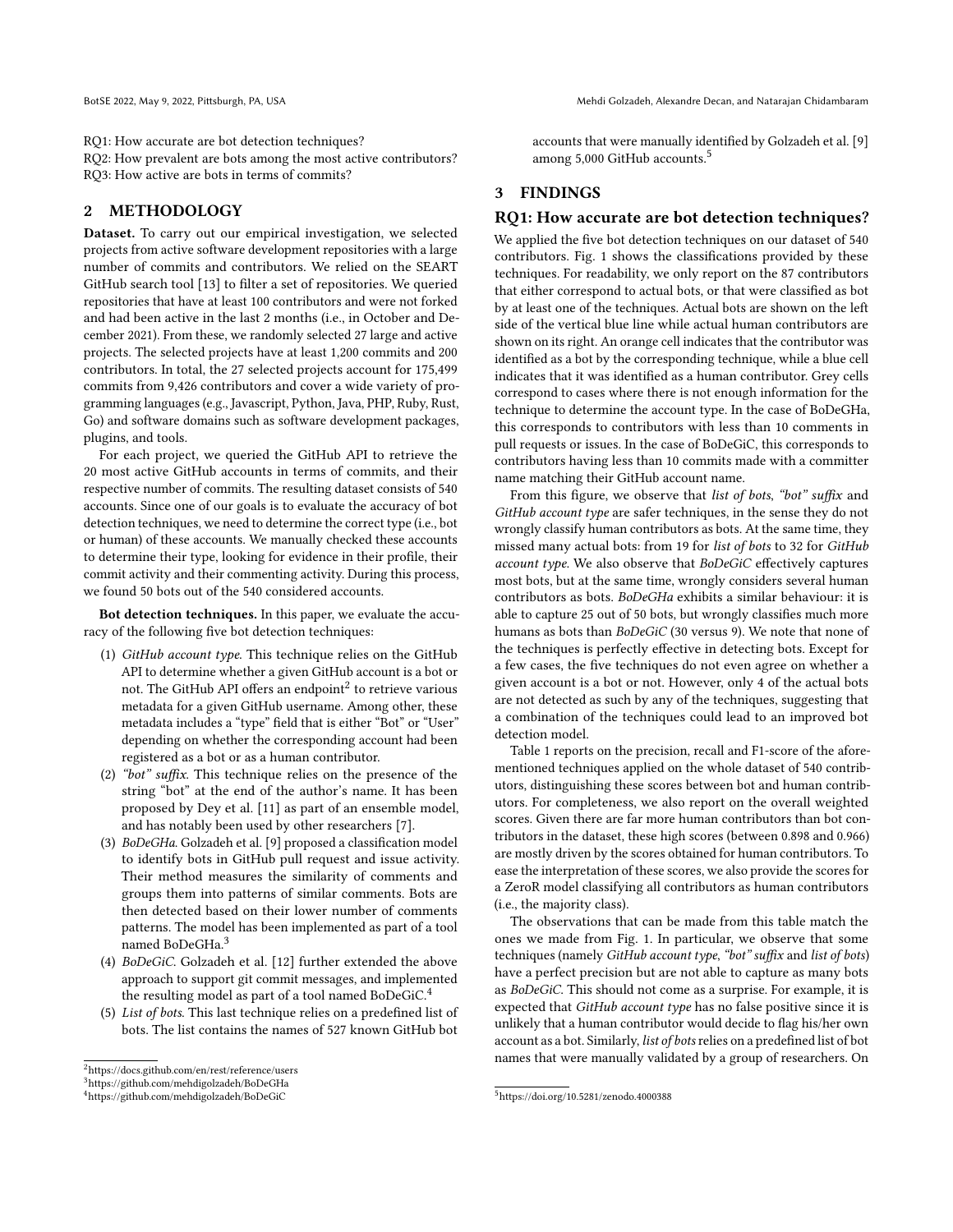<span id="page-2-0"></span>

<span id="page-2-1"></span>Figure 1: Classifications ("bot", "human" or "unknown") obtained from the five bot detection techniques. Only actual bots and humans wrongly classified as bot are displayed.

|                         | bots   |           |             | humans |           |             | overall (weighted scores) |           |             |
|-------------------------|--------|-----------|-------------|--------|-----------|-------------|---------------------------|-----------|-------------|
| bot detection technique | recall | precision | $F1$ -score | recall | precision | $F1$ -score | recall                    | precision | $F1$ -score |
| <b>Baseline ZeroR</b>   | 0.000  | 0.000     | 0.000       | 1.000  | 0.907     | 0.951       | 0.907                     | 0.823     | 0.863       |
| GitHub account type     | 0.360  | 1.000     | 0.529       | 1.000  | 0.939     | 0.968       | 0.941                     | 0.944     | 0.928       |
| <b>BoDeGHa</b>          | 0.500  | 0.455     | 0.476       | 0.939  | 0.948     | 0.944       | 0.898                     | 0.903     | 0.900       |
| "bot" suffix            | 0.520  | 1.000     | 0.684       | 1.000  | 0.953     | 0.976       | 0.956                     | 0.958     | 0.949       |
| List of bots            | 0.620  | 1.000     | 0.765       | 1.000  | 0.963     | 0.981       | 0.965                     | 0.966     | 0.961       |
| <b>BoDeGiC</b>          | 0.680  | 0.791     | 0.731       | 0.982  | 0.968     | 0.975       | 0.954                     | 0.951     | 0.952       |
| EnsBoD                  | 0.900  | 0.865     | 0.882       | 0.986  | 0.990     | 0.988       | 0.978                     | 0.978     | 0.978       |

Table 1: Recall, precision and F1-score of bot detection techniques (in ascending order of bot recall).

the other hand, the precision reached by "bot" suffix is surprisingly high since in previous work [\[9\]](#page-4-8), we found that only around 4% of the contributors having "bot" in their name actually correspond to human contributors.

As observed from Fig. [1,](#page-2-0) only 4 of the actual bots are not detected as such by any of the techniques. This suggests that an improved bot detection model can be created by combining the five aforementioned techniques. We build such a model by training a decision tree classifier taking as input the classifications made by each of the five techniques and outputting whether the corresponding contributor is a bot or a human contributor. Since our dataset has a fairly imbalanced number of human and bot contributors, we attributed a class weight inversely proportional to the number of cases. The resulting model is called EnsBoD. We trained and validated it following a 10-fold cross-validation process. The mean scores we obtained are reported on the last row of Table [1.](#page-2-1) Even if it was trained and validated on a small dataset, the EnsBoD model already outperforms any of the five other techniques, with an average recall of 0.9 and an average precision of 0.865 for bots. In the remaining of this paper, we will rely on EnsBoD to separate bots that are correctly identified as bots by a bot detection technique and those that were not, providing an overly optimistic view of the ability to detect bots automatically.

## RQ2: How prevalent are bots among the most active contributors?

In Section [1](#page-0-1) we underlined the importance of detecting bots in software repositories, not only for researchers aiming at quantifying and understanding their impact on the development process, but also for properly recognizing and rewarding contributions made by human contributors. This question aims to quantify the prevalence

of bots among the 20 most active contributors in the 27 considered projects.

We applied EnsBoD on each of the 540 contributors of our dataset to quantify how many of them can be captured by the bot detection technique. Fig. [2](#page-2-2) shows the output of EnsBoD for each project (x-axis) and each contributor (y-axis) sorted by the number of commits they made in the project. In complement to the output of EnsBoD (i.e., "bot" or "human"), we indicate whether the output is correct ("human user" and "correctly classified bot") or not ("human classified as bot" and "missed bot").

We observe that all the considered projects are making use of bots, some of them even having 4 different bots among their 20 most active contributors. Interestingly, many of these bots are responsible for most of the activity in the projects. For instance, the most active

<span id="page-2-2"></span>

Figure 2: Rank of top 20 most active contributors in 27 popular open-source software projects.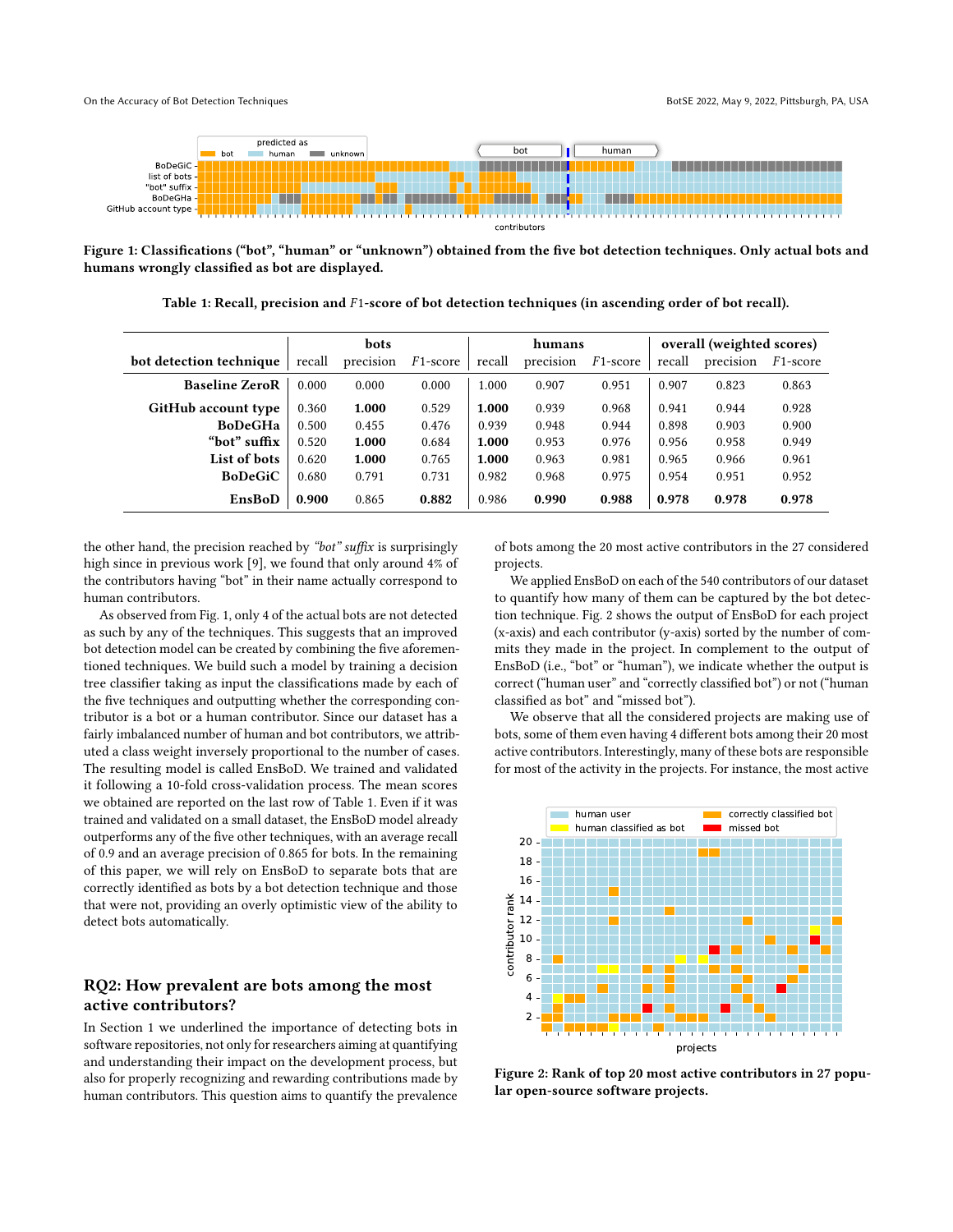<span id="page-3-0"></span>

Figure 3: Proportion of commits made by the 20 most active contributors in each project

contributor of 6 projects is a bot, while 18 out of 27 projects have a bot in the top 3 contributors.

We also observe that a non-negligible amount of bots are missed even by our overly optimistic EnsBoD model. For instance, 5 bots are missed and 3 of them are among the 5 most active contributors of the projects. Similarly, a non-negligible amount of actual human contributors are wrongly classified by EnsBoD: there are 7 human contributors that are detected as bots, of which 1 is the most active contributor in the corresponding project, and 5 others are within the 10 most active contributors.

These findings show the importance of considering bots and their activity in software repositories, not only for conducting empirical research but also when acknowledging or rewarding contributors. While bot detection techniques can help in doing so, even an optimistic combination of them still misses some bots, and still wrongly considers some human contributors as bots.

#### RQ3: How active are bots in terms of commits?

This question aims to quantify the number of commits made by bots in their respective projects. This is especially important given that tools such as SourceCred reward contributors based on their activity, including their commit activity. For each project, we counted the commits made by each of the 20 most active contributors, distinguishing between bot and human contributors. Fig. [3](#page-3-0) reports on the proportion of commits made in each commit. As for Fig. [2,](#page-2-2) we distinguish between human contributors, human contributors classified as bots, bot contributors and bot contributors missed by EnsBoD.

The figure shows that the commits made by bots represent up to 69.7% of the commit activity. On average, approximately 16% of the commits in these projects are made by bots (median is 12%), even if bots only account for 9% of the top 20 contributors on average (median is 10%)

While, as observed in previous research question, EnsBoD is able to detect most of the bots, it still misses some of them, and the missed ones are responsible for 8%, 7.3%, 4.2%, 2.5% and 1.7% of the commits in their respective projects (i.e., 4.7% on average). On the other hand, EnsBoD wrongly classified seven human contributors as bots, and these contributors were responsible for 38.4%, 11.5%, 4.8%, 1.5% and 1.2% of the commits (i.e., 10.4% on average).

This again underlines the importance of considering bots when analysing commit activity in software repositories, and highlights the need for better bot detection techniques to do so.

#### 4 CONCLUSION

The increasing presence and activity of bots in software repositories makes it challenging for software engineering researchers to study socio-technical aspects of software development since their findings may be biased by not explicitly considering the presence of bots among the contributors. Similarly, it may be important for human contributors that their contributions are properly identified, especially when funding or donations are awarded based on these contributions.

In this paper, we presented an exploratory study on the accuracy of five bot detection techniques on a dataset of 540 contributors corresponding to the top 20 most active contributors in 27 large projects. We found that none of the techniques is perfectly effective in detecting bots. Some of them are accurate, in the sense they generate few (if any) false positives, but at the expense of many bots that remain undetected. However, based on the observation that only a very limited number of bots remain undetected by any of the five techniques, we proposed EnsBoD, a new bot detection model combining these techniques. We evaluated EnsBoD through a 10-fold cross-validation process, and we found that EnsBoD exhibits much better scores. Although this new model has not (yet) been validated on a large dataset, it already shows that combining several bot detection techniques drastically improves bot detection. It correctly captures 45 out of the 50 bots we have in the dataset. On the other hand, it still misclassified 7 human contributors as bot, out of 490.

In a second step, we investigated the prevalence of bots among the top contributors of the 27 considered projects. We found that all the projects make use of a few bots. We also found that bots are commonly found among the most active contributors and are responsible for large proportions of commits in these projects, highlighting the need to consider them when conducting socio-technical studies or when rewarding contributors.

As future work, we plan (1) to extend EnsBoD by integrating additional bot detection techniques (e.g., BIMAN [\[11\]](#page-4-10)); (2) to compare different ensemble methods to combine them; and (3) to evaluate and validate the approach on a much larger dataset, not only focusing on the 20 most active contributors.

#### ACKNOWLEDGEMENT

This work is supported by DigitalWallonia4.AI research project ARIAC (grant number 2010235), as well as by the Fonds de la Recherche Scientifique – FNRS under grant numbers O.0157.18F-RG43 and T.0017.18.